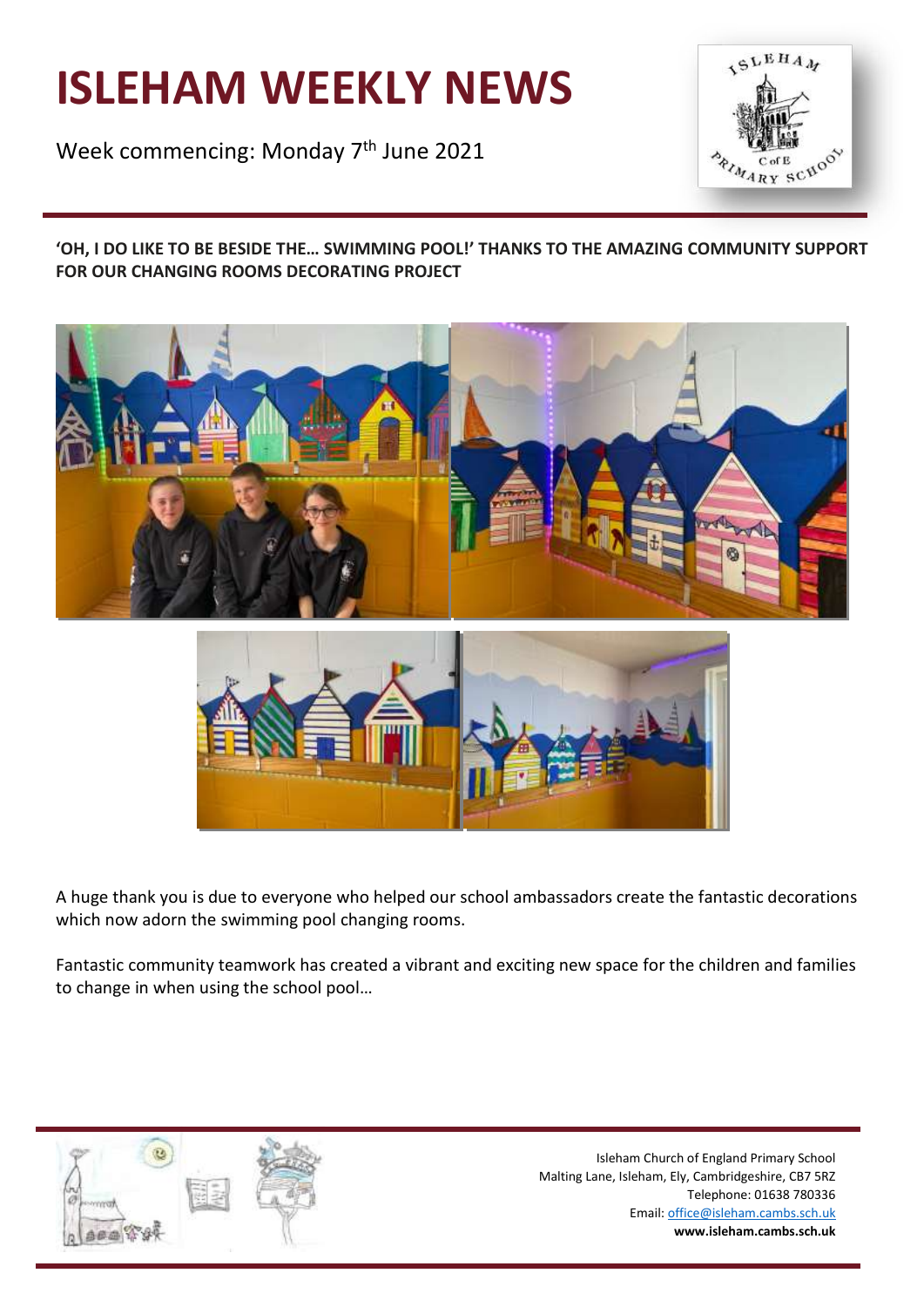













 $[<sub>S1</sub>]$ 







# **We would like to thank:-**

- West Brothers Ltd of Thetford for the fantastic MDF beach hut and sail boat shapes
- Lewis Harvey for the superb wooden bunting and door signs
- Blakes Decorators Ltd for the vibrant emulsion colours to create our seascape backdrop
- Andrew Myson & Esther McVee for the gloss paints
- The PTA for funding new chairs for parents to sit on whilst children enjoy the pool, and for purchasing all the decorating tools and little extras
- Mr Patterson for installing the 'essential' (according to the children) LED colour-changing lights!
- The School Ambassadors & the Year 6 class who masterminded the changing rooms project and decorated the majority of beach huts & sail boats
- The School Ambassadors and staff members (and family members) who painted the walls & helped with the beach huts
- Children and adults from throughout the school who helped create the beautiful beach huts on display

# **THANK YOU TO YOU ALL- We are really proud of our great new space.**

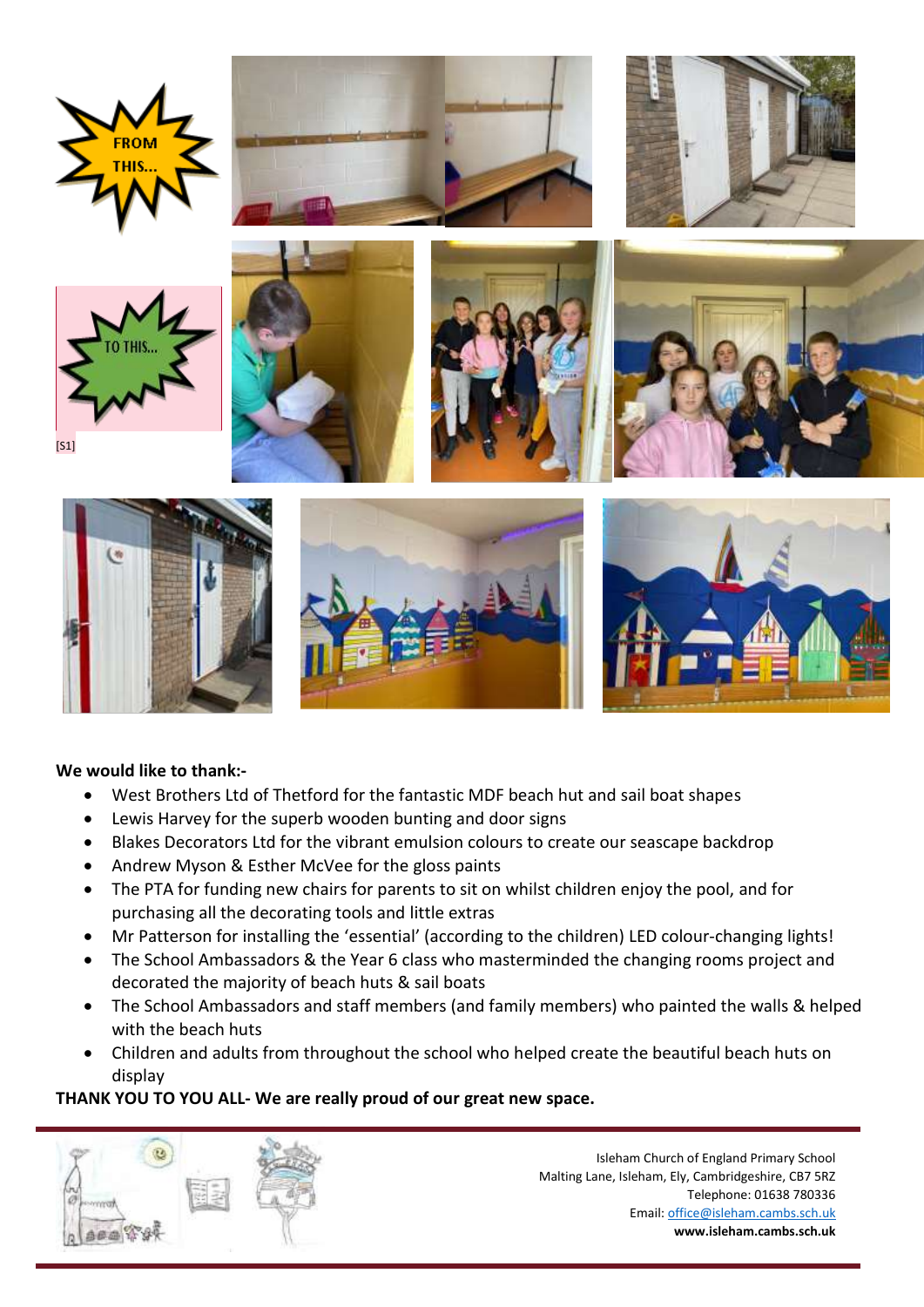## **COVID-19 RESPONSE SCHOOL UPDATE**



As we enter the second half of the sum term, we remain committed to ensuring we maintain the safety measures needed in school to ensure we mitigate as much risk as possible of transmission of COVID-19 through school. We are therefore maintaining our class bubble structure, and the existing drop-off and collection arrangements for the time being.

Please continue to support us by enabling others to social distance and by encouraging all adults who need to access the school site to continue to wear a mask when social distancing is not possible. THANK YOU

## **PTA FUNDRAISING TRIATHLON NEXT WEEK**



Next week (the week of the 14<sup>th</sup> June) on your child's usual swimming day, the school triathlon will take place. Your child will have the chance to run, cycle (or scoot) and swim on the day, collecting sponsorship money to raise funds for the PTA.

Remember that all donations large or small are very welcome- we won't count out donations in front of other children or families- and every child who takes part and brings in their sponsorship money will receive a special Isleham Primary School 2021 triathlon medal.

Please commit to give what you can or help your child to ask for sponsorship from known family and friends, and then send your form into school **this week** ready for the event next week.

After the event, your child's form will be returned to you so that you can collect the sponsorship money promised. The teachers will present your child with their medal when they bring int heir sponsorship money. All funds raised will go towards the Parent Teacher Association (the PTA) who help to fund extra events and resources for the children (this year- our leavers' tops, and leavers' pizza party, and discos planned for the evening of the 15<sup>th</sup> July and the running of our school swimming pool. We are really looking forward to enjoying the triathlon events with the children.

Don't forget that on their swimming day NEXT WEEK, your children will therefore need:-

- Swim kit as usual
- PE kit and running shoes
- A bike or scooter (which can be brought into the area inside the school gates on the swim day) and a cycle helmet or any elbow/knee pads required.

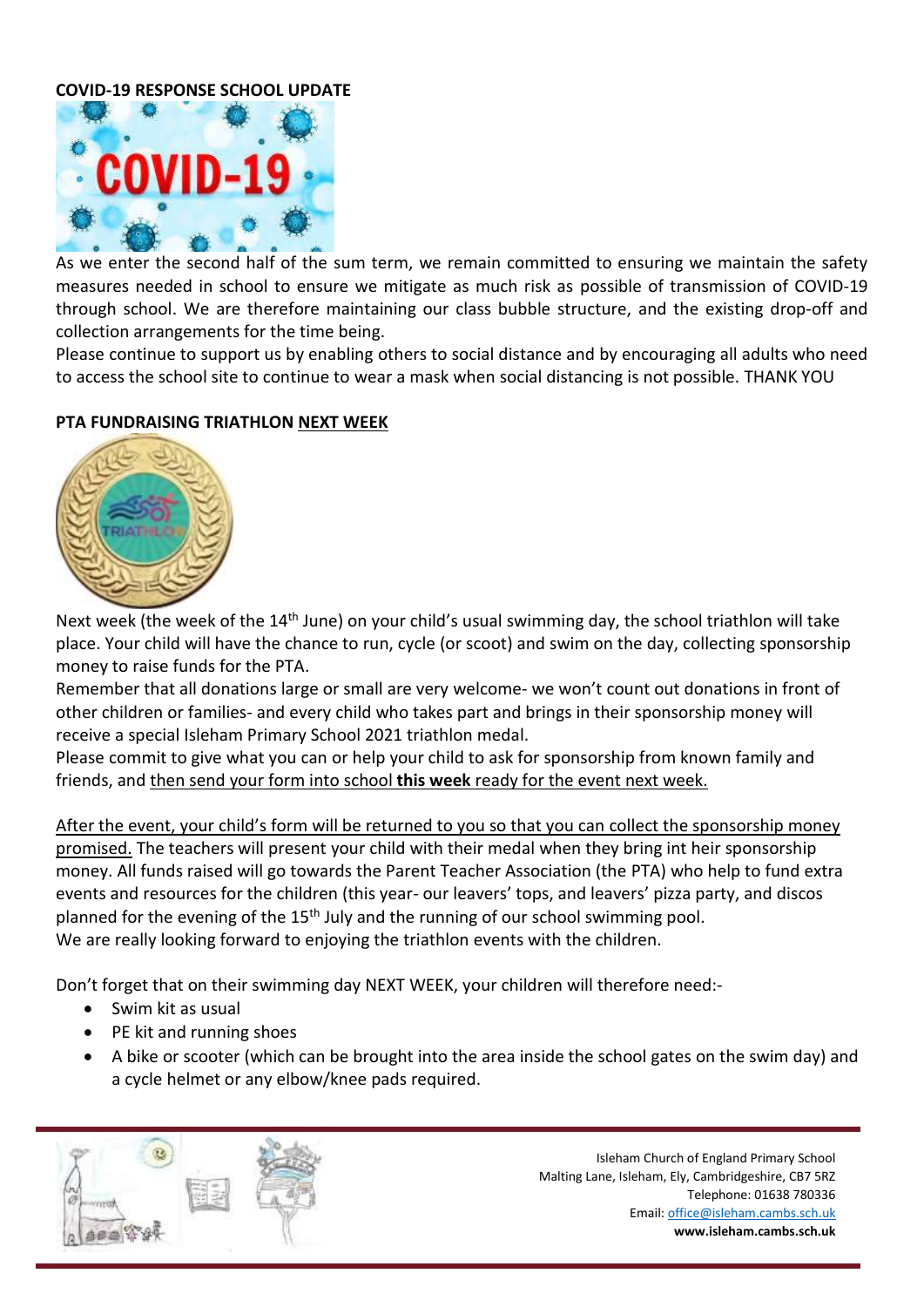#### **WORK TO SHARE- YEAR 4**

Year 4 began their landscape art project with a visit from Fenland artist Nick Tearle. After learning about different drawing techniques, they visited Coates Drove in Isleham to practise their landscape drawing skills. Lastly, the children recreated some of Nick Tearle's art using chalk pastels. The results were stunning! This half term we will be creating our own landscape art, inspired by what we have learned.



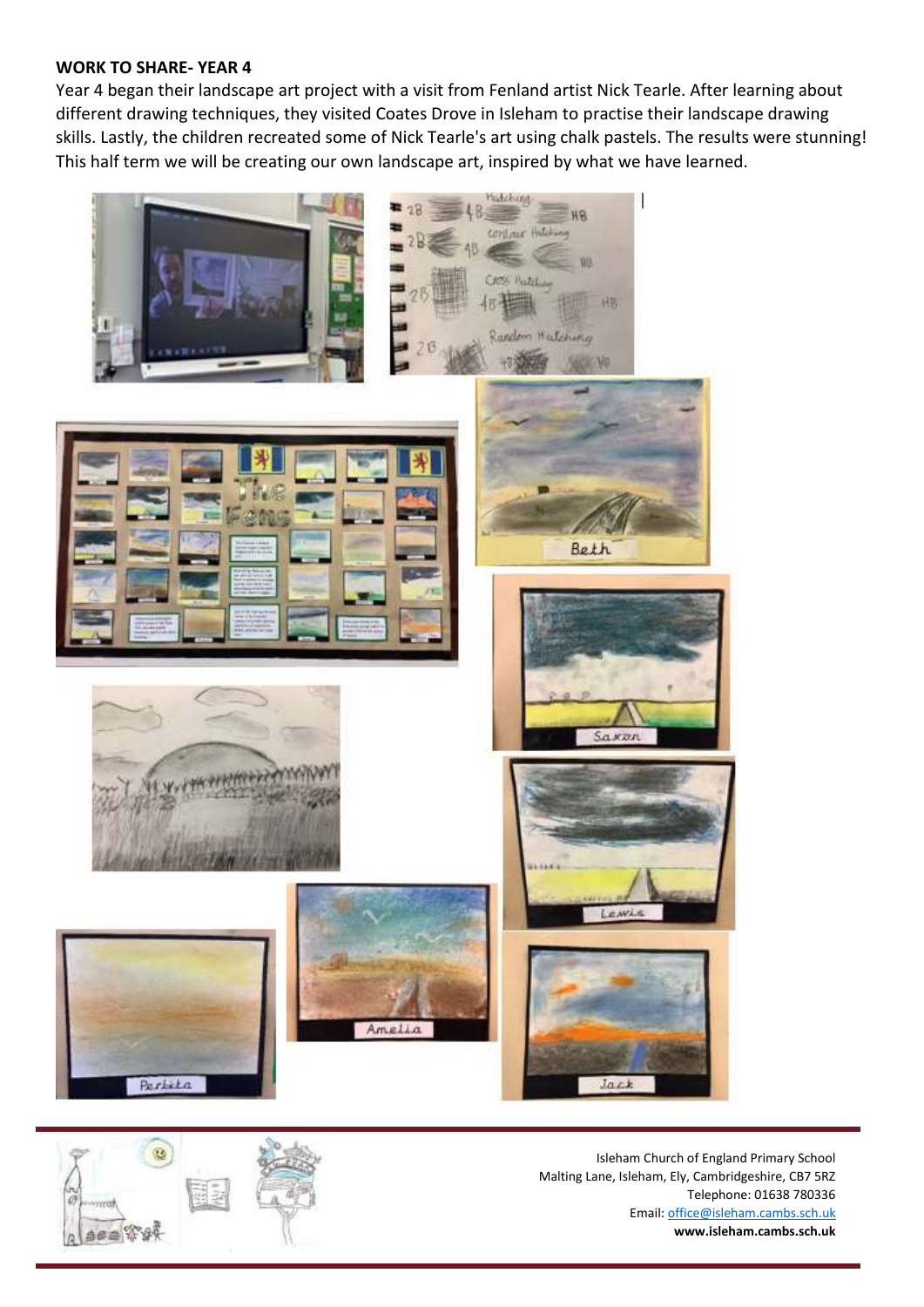#### **SCHOOL MENU THIS WEEK**

|                                    | Monday                                      | Tuesday                                        | Wednesday                                      | Thursday                                                            | Friday                                                          |                                                                                      |
|------------------------------------|---------------------------------------------|------------------------------------------------|------------------------------------------------|---------------------------------------------------------------------|-----------------------------------------------------------------|--------------------------------------------------------------------------------------|
| Freshh <sub>u</sub><br>baked bread | Poppy seed<br>bloomer                       | Wholemeal                                      | Garlic bread                                   | Rosemary<br>wholemeal                                               | Focaccia                                                        | Available<br>every day:<br>* Seasonal<br>vegetables<br>· Selection of<br>fresh salad |
| Menu choice<br>1                   | Macaroni Cheese                             | Beef Burger in a<br>Bun                        | <b>Beef Lasagne</b>                            | <b>Roasted Pork with</b><br>roasted potatoes &<br>Yorkshire pudding | <b>Fish Fingers &amp;</b><br>chips with garden<br>peas or beans |                                                                                      |
| Menu choice                        | Jacket Potato with<br>cheese                | Jacket Potato with<br>cheese/tuna              | Jacket Potato with<br>cheese                   | Quorn Fillet with<br>roasted potatoes &<br>Yorkshire pudding        | Jacket Potato with<br>cheese                                    | Sumi of our feed may contact:<br>allergens. Plane ask our<br>whether odvive.         |
| Menu choice<br>3                   | Cheese roll                                 | Cheese roll                                    | Cheese roll                                    | Cheese roll                                                         | Cheese roll                                                     |                                                                                      |
| <b>Desserts</b>                    | <b>Fruit Flapjack</b><br>Sliced fresh fruit | <b>Strawberry Mousse</b><br>Sliced fresh fruit | <b>Chocolate Brownie</b><br>Sliced fresh fruit | Ice Cream<br><b>Sliced fresh fruit</b>                              | Gingerbread<br>Sliced fresh fruit                               |                                                                                      |

#### **STAFF NEWS**

We are just awaiting final paperwork for our new staff joining in September 2021, and will therefore announce teachers for each Key Stage 2 class for the 2021-22 academic year in next week's newsletter. Children will have the opportunity to spend the day with their new class teacher on our move-up day on Thursday 8<sup>th</sup> July 2021.

#### **ASSEMBLIES & MUSIC THIS WEEK**

This week we will be thinking in our Picture News assembly about how important the role of farmers is. We will also be considering the Christian value of Thankfulness.